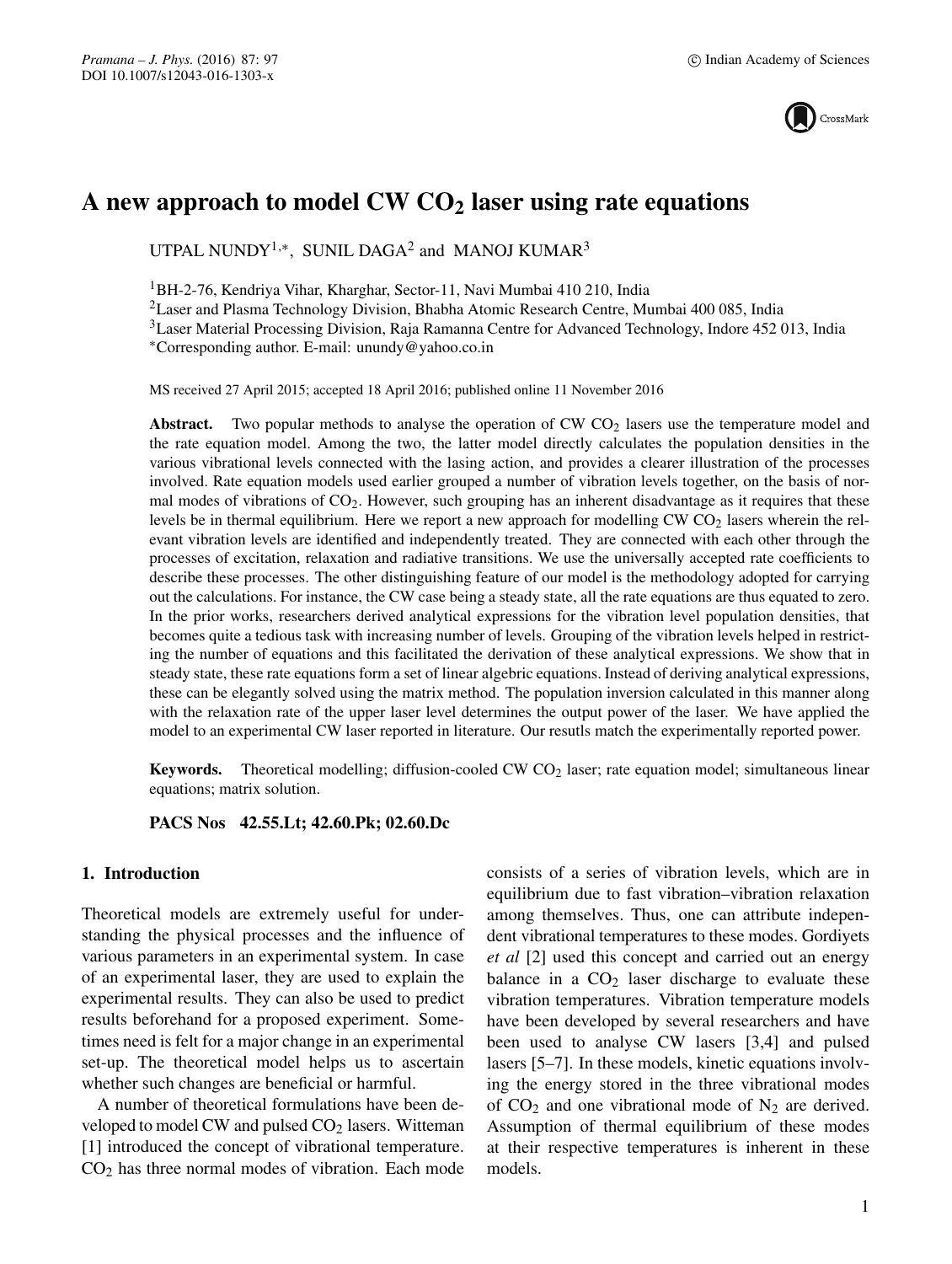Rate equation models use a different methodology. They identify the important vibration levels connected with the laser action and evaluate how the population densities of these levels change with time due to excitation, relaxation and radiative processes. There is no assumption of the different modes to be in thermal equilibrium. Moore *et al* [8] and Tychinskii [9] were the first to independently propose these rate equations for the CW  $CO<sub>2</sub>$  laser. Tyte [10] used such a model to calculate population densities of the vibration levels of a  $CW CO_2$  laser, in the non-lasing case. Gilbert *et al* [11] and Andrews *et al* [12] used such models to simulate pulsed  $CO<sub>2</sub>$  lasers.

We have used a rate equation model [13], similar to that of Andrews *et al* [12], to investigate cascade lasing in a pulsed  $CO<sub>2</sub>$  laser. In the cascade laser, the normal lasing at 9.6  $\mu$ m between (00<sup>0</sup>1) and (02<sup>0</sup>0) levels induce lasing between (02<sup>0</sup>0) and (01<sup>1</sup>0) level at 16  $\mu$ m. It is obvious that thermal equilibrium of the bending modes will prohibit such a calculation, and the thermal model is inappropriate in this case. Thus, the rate equation model is a more general one having wider applicability. In this paper, we extend the application of this model to a CW  $CO<sub>2</sub>$  laser. However, we should point out the difference of our model from the earlier rate equation models.

In the earlier models, as in the case of temperature models, vibration levels are grouped together, to belong to each normal modes of vibration, namely the asymmetric stretch mode, the symmetric stretch mode and the bending mode. The population density of an individual level is then obtained from the fractional occupancy in the corresponding group of levels. In the CW case, the variation of population density in a group is zero, and one can work out an analytical expression for the population density of each group. Due to the grouping, the number of equations to be handled reduces considerably, facilitating the formation of these analytical expressions. These are then used to calculate gain coefficient, laser power etc. In our model, we identify the important vibration levels and treat each independently. These are connected with each other by various interactions. However, no *a priory* assumption of their equilibration is made. We consider two temperatures, the gas temperature and the symmetric and bending mode temperature. The first bending mode level designated as  $(01<sup>1</sup>0)$  and the first symmetric stretch mode level designated as  $(10^{0}0)$  are connected to the ground level by relaxation processes. Our model puts the restriction that the terminal value of population density of these two levels cannot be less than the thermal equilibrium values for these levels at the gas temperature. The symmetric and the bending modes are assumed to be at the same temperature, which is higher than the gas temperature. We evaluate this temperature and put the restriction that in case of attaining equilibrium, the terminal values of population densities of levels  $(02^{0}0)$  and  $(02^{2}0)$  belonging to these two modes of vibration cannot be less than the thermal equilibrium values at this temperature.

In the CW case, the rate equations take the form of simultaneous linear equations. Instead of deriving analytical expressions for the level population densities, we solve them by the matrix method [14]. We use MATLAB to carry out these calculations. The solution provides the value of the population inversion, in the non-lasing case. This population inversion, along with the relaxation rate of the upper laser level, determines the output power. Our results agree with the experimentally reported power.

## **2. Experimental system**

The model developed by us is based on the parameters of an experimental CW  $CO<sub>2</sub>$  laser of standard design as described by Witteman [1]. The discharge tube has an internal diameter of 10 mm. The length of the discharge is 130 cm. The laser is a slow flow system and operate with a gas mixture consisting of  $2$  Torr  $CO<sub>2</sub>$ , 4 Torr N2, and 12 Torr He. The DC discharge is maintained at a current of 31 mA. The reported output power is 40 W/m. Hence, the laser should operate at 50 W power.

### **3. Rate equation model**

#### 3.1 *Set of differential equations*

Figure 1 depicts the energy level diagram of the  $CO<sub>2</sub>$ laser. It also shows the various processes that are taking place and have been considered in the model. These processes are electron pumping of the vibration levels and many inter and intramode relaxations. One can formulate the following set of rate equations. The equations can be understood by referring to both figure 1 and table 1. The table provides explanations for the symbols and also their values.

$$
\frac{dn_1}{dt} = (a_1 n_{10} - a'_1 n_1) + (k_c n_{11} - k_n n_1) - k_{13} n_1 = 0
$$
 (1)  

$$
\frac{dn_2}{dt} = (a_2 n_{10} - a'_2 n_2) - k_{25} (n_2 - n_5)
$$
  

$$
- k_{24} (n_2 - n_4) - k_{20} (n_2 - n_{20}) = 0
$$
 (2)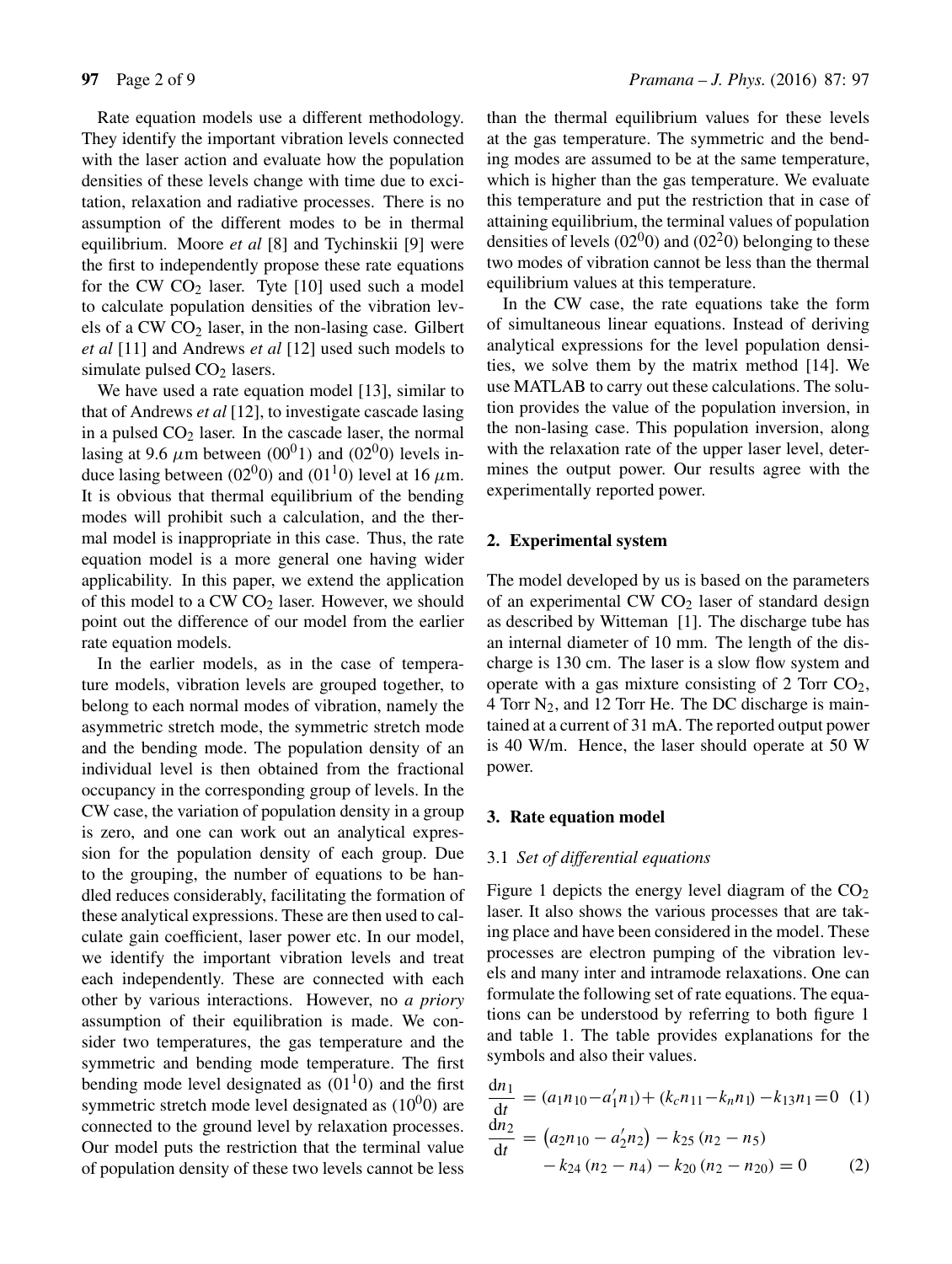$$
\frac{dn_3}{dt} = (a_3n_{10} - a'_3n_3) + k_{34}(n_4 - n_{4T})
$$
  
+ k\_{13}n\_1 - k\_{30}(n\_3 - n\_{30}) = 0 (3)

$$
\frac{dn_4}{dt} = (a_4 n_{10} - a'_4 n_4) + k_{24}(n_2 - n_4)
$$

$$
-k_{45}(n_4 - n_5) - k_{34}(n_4 - n_{4T}) = 0 \tag{4}
$$

$$
\frac{dn_5}{dt} = (a_5n_{10} - a'_5n_5) + k_{25}(n_2 - n_5) + k_{45}(n_4 - n_5) = 0
$$
\n(5)

$$
\frac{dn_{11}}{dt} = (bn_{12} - b'n_{11}) - (k_c n_{11} - k_n n_1) = 0.
$$
 (6)

These equations are solved with the constraint

 $N_{\rm C} = n_1 + n_2 + n_3 + n_4 + n_5 + n_{10}$  (7)

$$
N_{\rm N} = n_{11} + n_{12}.\tag{8}
$$

We replace  $n_{10}$  by  $(N_C-(n_1+n_2+n_3+n_4+n_5))$ in eqs (1)–(5) and replace  $n_{12}$  by  $(N_N - n_{11})$ in eq. (6). After this substitution, the constant terms are transferred to the right-hand side of the equations.

The set of eqs  $(1)$ – $(6)$  represent six linear equations which form a matrix equation of the form

$$
AX = B \tag{9}
$$

where A contains the coefficients, which are associated with the terms  $n_x$  in the left-hand side of the equations, X contains the unknown  $n<sub>x</sub>$  terms which have to be

determined by the calculation and B contains the constant terms which occur in the right-hand side of the equations. The solution of the equations is  $X = A^{-1}B$ .

The following are the main features of our model:

- (1) In the model, we calculate the steady-state population densities of all the levels considered in figure 1, under non-lasing condition.
- (2) We calculate two temperatures, the gas temperature  $T_g$  and the temperature  $T_2$ , which is the temperature of the symmetric stretch and the bending mode of  $CO<sub>2</sub>$ . It is assumed that these temperatures are the same due to Fermi resonance and this temperature is greater than gas temperature. We have used the methodology outlined by Witteman [1] to calculate these temperatures. For gas temperature calculation, the value of the parameter  $P_{\text{in}}/L$ , which represent discharge input power that goes into heating per unit length is taken as 300 W/m.  $T_2$  is calculated with the assumption that the laser power is 50 W. These temperatures are then usedto evaluate  $n_{20}$ ,  $n_{30}$  and



**Figure 1.** Energy level diagram of the CO<sub>2</sub> laser, showing electron pumping of the vibration levels of CO<sub>2</sub> and N<sub>2</sub>, and also the inter and intramode relaxation processes. The pumping is denoted by the  $a_x$  terms. Though not shown, the pumping terms are associated with the electron de-excitation terms  $a'_x$ . The relaxation terms are denoted by  $k_{mn}$  terms. The laser transition takes place between the rotational levels associated with the upper  $00^01$  vibration level and the lower  $10^00$  vibration level of  $CO<sub>2</sub>$ .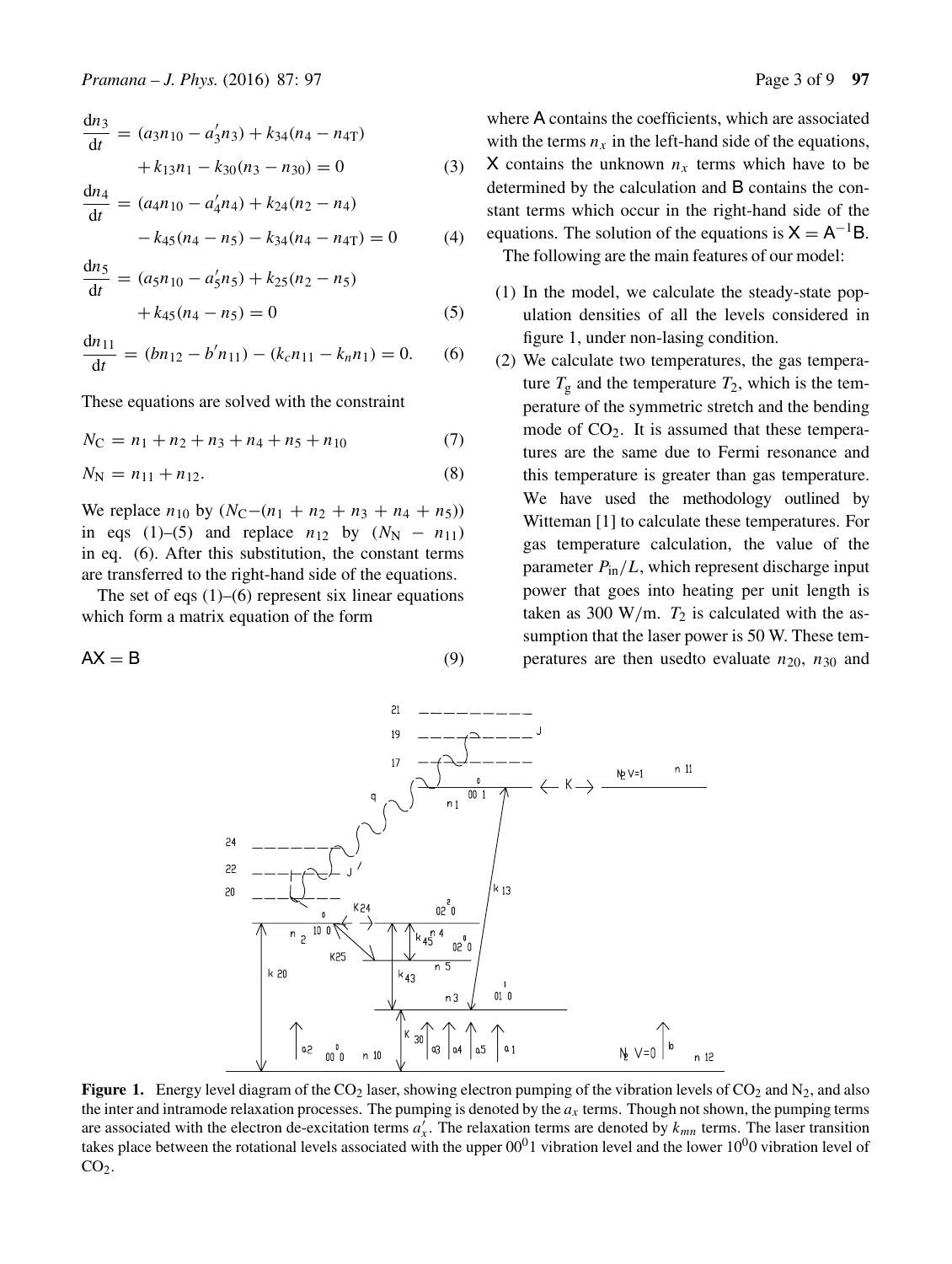| Symbol                                | Parameter                                      | Value                                   |
|---------------------------------------|------------------------------------------------|-----------------------------------------|
| CO <sub>2</sub> : N <sub>2</sub> : He | Gas mixture                                    | 2 Torr: 4 Torr: 12 Torr                 |
| d                                     | Discharge tube diameter                        | $10 \text{ mm}$                         |
| L                                     | Discharge length                               | 130 cm                                  |
| $V_{\text{dis}}$                      | Discharge voltage                              | 16.4 kV                                 |
| $I_{dis}$                             | Discharge current                              | 31 mA                                   |
| $P_i$                                 | Input power                                    | 510W                                    |
| E/N                                   | Discharge electric field                       | $3.7 \times 10^{-16}$ V cm <sup>2</sup> |
| $v_a$                                 | Drift velocity <sup>a</sup>                    | $6.64 \times 10^6$ cm s <sup>-1</sup>   |
| n <sub>b</sub>                        | Electron density <sup>b</sup>                  | $6.05 \times 10^{10}$ cm <sup>-3</sup>  |
| $T_{\rm W}$                           | Wall temperature                               | 300 K                                   |
| $T_{\rm g}$                           | Gas temperature                                | 510K                                    |
| $T_2$                                 | Bending and symmetric                          | 563 K                                   |
|                                       | stretch mode temperature                       |                                         |
| n <sub>1</sub>                        | Population density of                          | see table 2                             |
|                                       | $CO2 (0001)$ level                             |                                         |
| $n_2$                                 | Population density of                          | see table 2                             |
|                                       | $CO2 (1000)$ level                             |                                         |
| $n_3$                                 | Population density of                          | see table 2                             |
|                                       | $CO2$ (01 <sup>1</sup> 0) level                |                                         |
| $n_4$                                 | Population density of                          | see table 2                             |
|                                       | $CO2 (0220)$ level                             |                                         |
| n <sub>5</sub>                        | Population density of                          | see table 2                             |
|                                       | $CO2 (0200)$ level                             |                                         |
| $n_{10}$                              | Population density of                          | see table 2                             |
|                                       | $CO2 (0000)$ level                             |                                         |
| $n_{11}$                              | Population density of                          | see table 2                             |
|                                       | $V = 1$ level of N <sub>2</sub>                |                                         |
| $n_{12}$                              | Population density of                          | see table 2                             |
|                                       | $V = 0$ level of N <sub>2</sub>                | $5.587 \times 10^{14}$ cm <sup>-3</sup> |
| $n_{20}$                              | Thermal population density                     |                                         |
|                                       | of $CO_2$ (10 <sup>0</sup> 0) level            | $4.037 \times 10^{15}$ cm <sup>-3</sup> |
| $n_{30}$                              | Thermal population density                     |                                         |
|                                       | of $CO_2$ (01 <sup>1</sup> 0) level            | $8.02 \times 10^{14}$ cm <sup>-3</sup>  |
| $n_{4T}$                              | Population density of                          |                                         |
|                                       | $CO2 (0220)$ level                             |                                         |
|                                       | at temperature $T_2$                           |                                         |
| $N_{\rm C}$                           | Total CO <sub>2</sub> population               | $3.785 \times 10^{16}$ cm <sup>-3</sup> |
|                                       | density in the mixture                         |                                         |
| $N_{\rm N}$                           | Total $N_2$ population                         | $7.57 \times 10^{16}$ cm <sup>-3</sup>  |
|                                       | density in the mixture                         |                                         |
| $\epsilon$                            | Average electron energy <sup>a</sup>           | 1.739 eV                                |
| $\epsilon_0$                          | Energy of                                      | $0.29 \text{ eV}$                       |
|                                       | $N_2$ ( $V = 1$ ) level<br>Energy of $CO2$     | $0.29$ eV                               |
| $\epsilon_1$                          | $(00^01)$ level                                |                                         |
|                                       | Energy of $CO2$                                | $0.17$ eV                               |
| $\epsilon_2$                          | $(10^{0}0)$ level                              |                                         |
|                                       | Energy of $CO2$                                | 0.083 eV                                |
| $\epsilon_3$                          | $(0110)$ level                                 |                                         |
|                                       | Energy of CO <sub>2</sub>                      | $0.16 \text{ eV}$                       |
| $\epsilon_4$                          |                                                |                                         |
|                                       | $(0220)$ level                                 |                                         |
| $\epsilon_5$                          | Energy of CO <sub>2</sub><br>$(02^{0}0)$ level | $0.16 \text{ eV}$                       |
|                                       |                                                |                                         |

**Table 1.** Parameters and their values.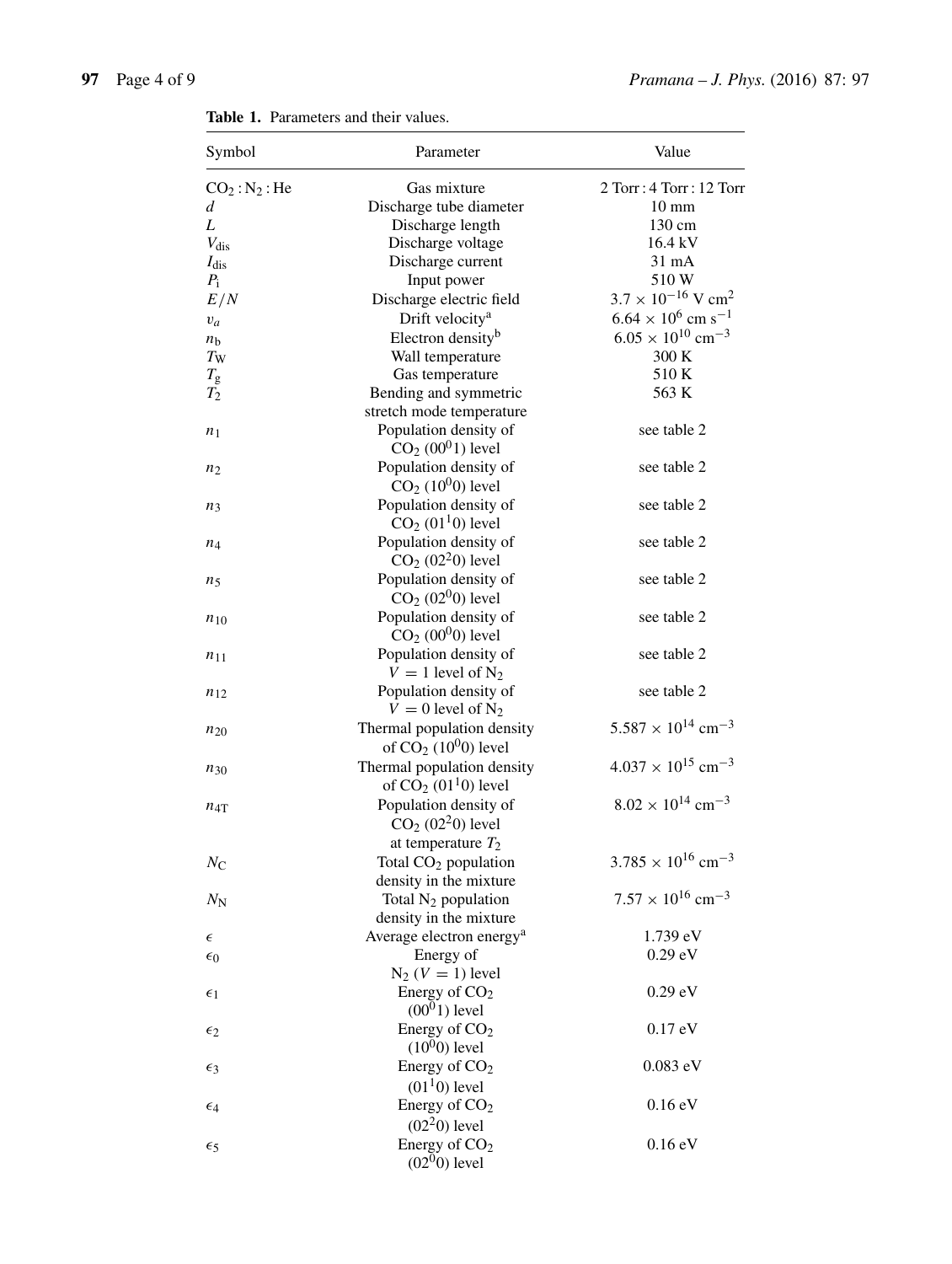**Table 1.** *Continued*.

| Symbol         | Parameter                                             | Value                                                 |
|----------------|-------------------------------------------------------|-------------------------------------------------------|
| $X_0$          | Electron excitation <sup>a</sup>                      | $1.06 \times 10^{-8}$ cm <sup>3</sup> s <sup>-1</sup> |
|                | rate of $N_2$ ( $V = 1$ ) level                       |                                                       |
| $X_1$          | Electron excitation <sup>a</sup>                      | $5.75 \times 10^{-9}$ cm <sup>3</sup> s <sup>-1</sup> |
|                | rate of $CO2$ (00 <sup>0</sup> 1) level               |                                                       |
| $X_2$          | Electron excitation <sup>a</sup>                      | $2.23 \times 10^{-9}$ cm <sup>3</sup> s <sup>-1</sup> |
|                | rate of $CO2$ (10 <sup>0</sup> 0) level               |                                                       |
| $X_3$          | Electron excitation <sup>a</sup>                      | $7.59 \times 10^{-9}$ cm <sup>3</sup> s <sup>-1</sup> |
|                | rate of $CO2$ (01 <sup>1</sup> 0) level               |                                                       |
| $X_4$          | Electron excitation <sup>a</sup>                      | $2.23 \times 10^{-9}$ cm <sup>3</sup> s <sup>-1</sup> |
|                | rate of $CO2$ (02 <sup>2</sup> 0) level               |                                                       |
| $X_5$          | Electron excitation <sup>a</sup>                      | $2.23 \times 10^{-9}$ cm <sup>3</sup> s <sup>-1</sup> |
|                | rate of $CO2$ (02 <sup>0</sup> 0) level               |                                                       |
| $a_x$          | $n_e X_x$ excitation rates                            |                                                       |
|                | of $CO2$ levels                                       |                                                       |
|                | $x = 1-5$ (s <sup>-1</sup> )                          |                                                       |
| $a'_x$         | $a_x \exp(\epsilon_x/\epsilon)$ electron <sup>c</sup> |                                                       |
|                | de-excitation rates of                                |                                                       |
|                | $CO_2$ levels $x = 1-5$ (s <sup>-1</sup> )            |                                                       |
|                | $n_e X_0$ electron excitation                         |                                                       |
|                | rate for $N_2$ ( $V = 1$ )                            |                                                       |
|                | level $(s^{-1})$                                      |                                                       |
| $b^{\prime}$   | b exp $(\epsilon_x/\epsilon)$ electron                |                                                       |
|                | de-excitation rates of                                |                                                       |
|                | $N_2$ (V = 1) level $(s^{-1})^c$                      |                                                       |
|                | Electron excitation rate                              | $347.72$ s <sup>-1</sup>                              |
| $a_1$          | of $CO_2$ (00 <sup>0</sup> 1) level                   |                                                       |
|                | Electron de-excitation                                | $410.8 s^{-1}$                                        |
| $a'_1$         | rate of $CO2$ (00 <sup>0</sup> 1) level               |                                                       |
|                | Electron excitation rate                              | $134.69 s^{-1}$                                       |
|                | of $CO_2$ (10 <sup>0</sup> 0) level                   |                                                       |
|                | Electron de-excitation                                | $148.5 s^{-1}$                                        |
|                | rate of $CO2$ (10 <sup>0</sup> 0) level               |                                                       |
| $a_3$          | Electron excitation rate                              | 459.12 $s^{-1}$                                       |
|                | of $CO_2$ (01 <sup>1</sup> 0) level                   |                                                       |
| $a'_3$         | Electron de-excitation                                | $481.59 s^{-1}$                                       |
|                | rate of $CO2$ (01 <sup>1</sup> 0) level               |                                                       |
| $a_4$          | Electron excitation rate                              | $134.69 s^{-1}$                                       |
|                | of $CO_2$ (02 <sup>2</sup> 0) level                   |                                                       |
| $a'_4$         | Electron de-excitation                                | $147.7 s^{-1}$                                        |
|                | rate of $CO2$ (02 <sup>2</sup> 0) level               |                                                       |
|                | Electron excitation rate                              | $134.69 s^{-1}$                                       |
| a <sub>5</sub> | of $CO_2$ (02 <sup>0</sup> 0) level                   |                                                       |
| $a'_{5}$       | Electron de-excitation                                | $147.7 s^{-1}$                                        |
|                | rate of $CO2$ (02 <sup>0</sup> 0) level               |                                                       |
|                | Electron excitation rate                              | $643.16 s^{-1}$                                       |
| b              | for $N_2$ ( $V = 1$ ) level                           |                                                       |
| $b^{\prime}$   | Electron de-excitation                                | $759.88 s^{-1}$                                       |
|                | rate for $N_2$ ( $V = 1$ )                            |                                                       |
|                | level                                                 |                                                       |
| $k_c$          | Rate of resonant transfer                             | $9.6 \times 10^3$ s <sup>-1</sup>                     |
|                | of energy between                                     |                                                       |
|                | $CO_2$ (00 <sup>0</sup> 1) and N <sub>2</sub> (V = 1) |                                                       |
|                |                                                       |                                                       |
|                | levels due to $CO2$                                   |                                                       |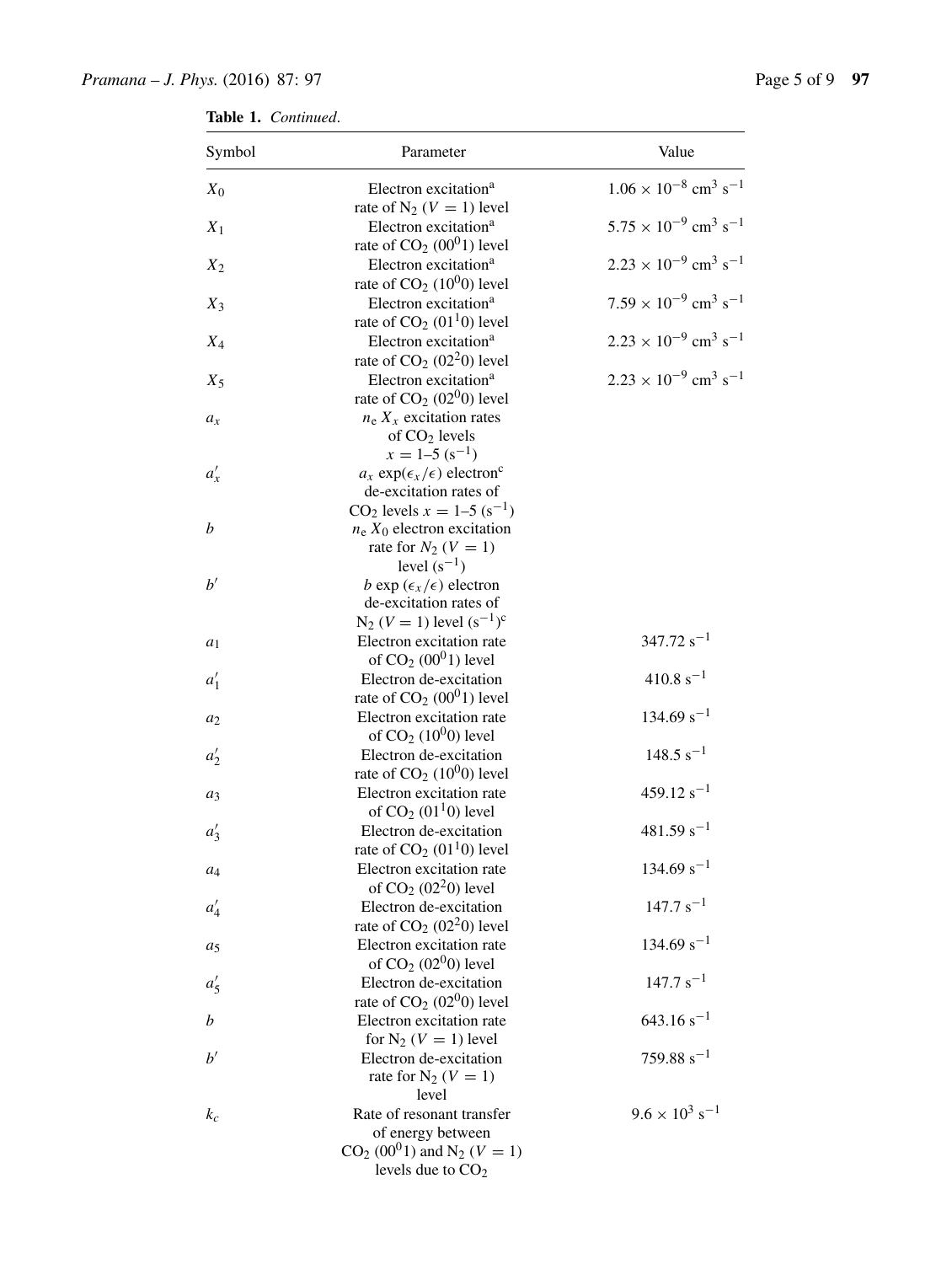| Symbol   | Parameter                                                                                                       | Value                              |
|----------|-----------------------------------------------------------------------------------------------------------------|------------------------------------|
| $k_n$    | Rate of resonant transfer<br>of energy between<br>$CO_2$ (00 <sup>0</sup> 1) and N <sub>2</sub> ( <i>V</i> = 1) | $2.29 \times 10^4 \text{ s}^{-1}$  |
|          | levels due to $N_2$                                                                                             |                                    |
| $k_{30}$ | Relaxation rate for<br>$CO_2$ (01 <sup>1</sup> 0) level <sup>d</sup>                                            | $7.25 \times 10^4$ s <sup>-1</sup> |
| $k_{13}$ | Relaxation rate between<br>$CO2$ (00 <sup>0</sup> 1) and (01 <sup>1</sup> 0)<br>levels <sup>e</sup>             | $3.78 \times 10^3 \text{ s}^{-1}$  |
| $k_{20}$ | Relaxation rate for $CO2$<br>$(10^{0}0)$ level $k_{30}/4.5$ <sup>f</sup>                                        | $1.61 \times 10^4$ s <sup>-1</sup> |
| $k_{24}$ | Relaxation rate between<br>$CO2$ (02 <sup>2</sup> 0) and (10 <sup>1</sup> 0)<br>levels <sup>g</sup>             | $1.2 \times 10^6$ s <sup>-1</sup>  |
| $k_{25}$ | Relaxation rate between<br>$CO2$ (02 <sup>0</sup> 0) and (10 <sup>1</sup> 0)<br>levels <sup>g</sup>             | $2.2 \times 10^6$ s <sup>-1</sup>  |
| $k_{43}$ | Relaxation rate between<br>$CO2$ (02 <sup>2</sup> 0) and (01 <sup>1</sup> 0)<br>levels <sup>g</sup>             | $7.2\times10^6\:{\rm s}^{-1}$      |
| $k_{45}$ | Relaxation rate between<br>$CO2$ (02 <sup>2</sup> 0) and (12 <sup>0</sup> 0)<br>levels <sup>g</sup>             | $1.5 \times 10^6$ s <sup>-1</sup>  |

|  | <b>Table 1.</b> Continued. |
|--|----------------------------|
|--|----------------------------|

<sup>a</sup>The drift velocity, average electron energy and electron excitation rates of vibration levels of  $CO_2$  and  $N_2$  are calculated by Boltzman model [16], developed by one of the authors.

<sup>b</sup>Electron density at the centre of discharge is used for calculation, hence the density derived from drift velocity and current is multiplied by 1.63 to take into account the discharge electron density profile [17].

cElectrons can de-excite excited vibration levels [10].

 $\rm ^d$ Lyon [6] provide formulae to calculate the rate at different temperatures.

 $e$ In this particular case the rate evaluated from the formulae given by Lyon [6] is multiplied by a factor of 1.24 to match the values quoted by Tyte [10].

<sup>f</sup>see Manes and Seguin [5].

<sup>g</sup>These data are provided by Tyte  $[10]$ . The temperature dependence of this rate is not known.

 $n_{4T}$ . These are respectively the thermal equilibrium population densities of  $CO<sub>2</sub>$  (10<sup>0</sup>0),  $CO<sub>2</sub>$  $(01<sup>1</sup>0)$  and CO<sub>2</sub>  $(02<sup>2</sup>0)$  levels.

(3) The term  $(k_c n_{11} - k_n n_1)$  in eqs (1) and (6) represents the resonant transfer of energy between the  $CO<sub>2</sub>$  (00<sup>0</sup>1) and N<sub>2</sub> (V = 1) levels termed as  $n_1$ and  $n_{11}$  respectively. If we designate the ground levels of  $CO_2$  and  $N_2$  as  $n_{10}$  and  $n_{12}$ , then the actual expression for this interaction will be

$$
k(n_{10} \cdot n_{11} - n_{12} \cdot n_1), \qquad (10)
$$

where  $k$  is the rate constant for this process in either cm<sup>3</sup> s<sup>-1</sup> or s<sup>-1</sup> Torr<sup>-1</sup>. The temperature dependence of this rate constant is provided by Lyon [6] and Taylor and Bitterman [15]. Lyon provides analytic expressions for this parameter. We are using the data given by Lyon. His data are in terms of  $s^{-1}$  Torr<sup>-1</sup>. As we calculate  $n_x$  in terms of  $cm^{-3}$ , we convert these to Torr for calculating  $k_c$  and  $k_n$  in eqs (1)–(6). Thus  $k_c$  and  $k_n$  used above stand for  $kn_{10}$  and  $kn_{12}$  respectively and have the unit s<sup>-1</sup>. As values of  $n_{10}$  and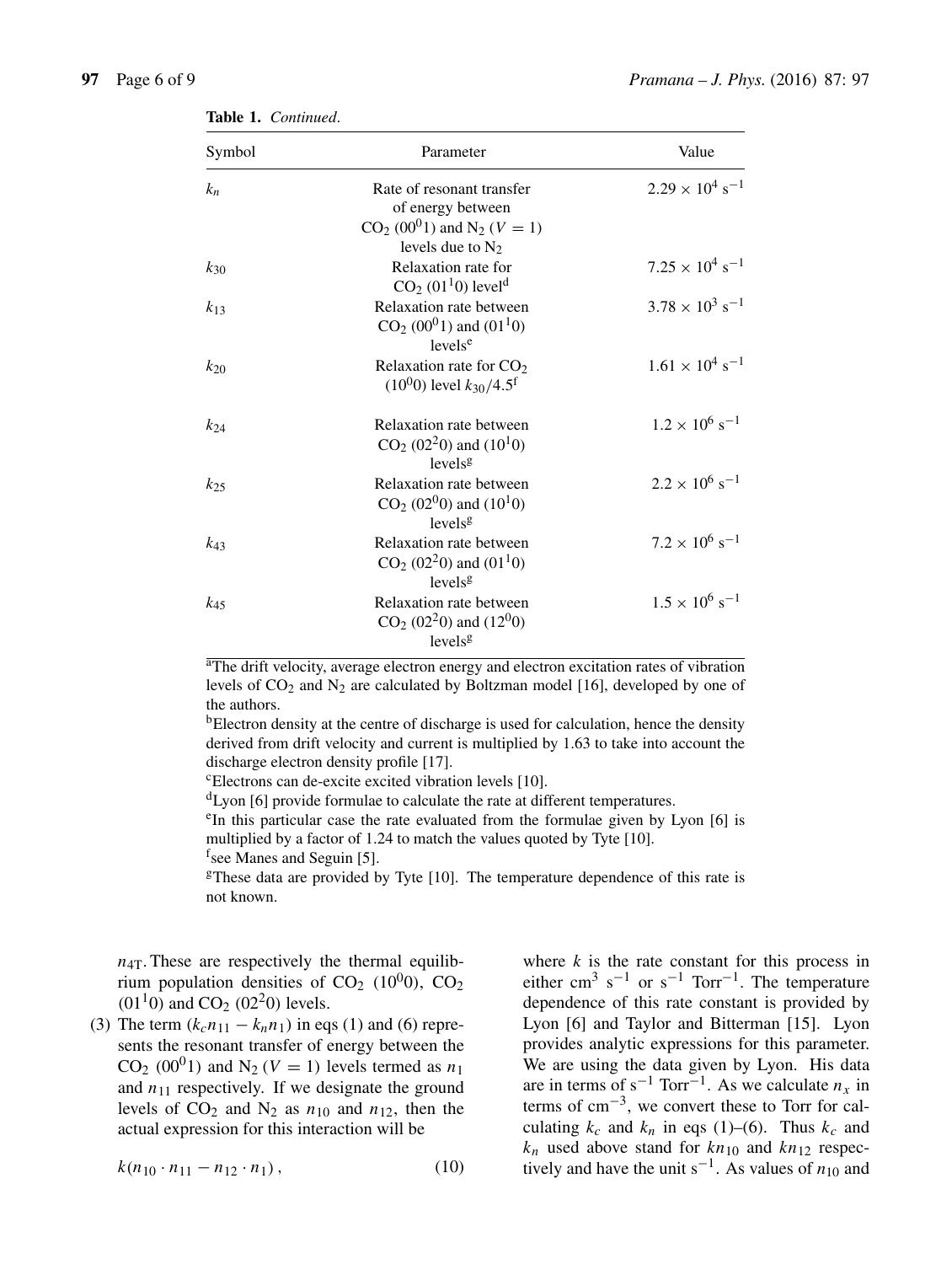*n*<sup>12</sup> are not known *a priori*, we assume that the excitation of the vibration levels of  $CO<sub>2</sub>$  and  $N<sub>2</sub>$ by electrons is negligible and the total  $CO<sub>2</sub>$  and  $N_2$  molecular densities in the gas mixture can be used for  $n_{10}$  and  $n_{12}$ . The solution of eq. (9) provides new values of population densities of all the levels including  $n_{10}$  and  $n_{12}$ . These new values are used to modify  $k_c$  and  $k_n$  in the above equations and new solutions are obtained. After about seven iterations, the solutions converge. These converged population densities are then taken as the final solution. As can be seen in eqs (1) and (6), the only nonlinear term is due to the interaction between the CO<sub>2</sub> (00<sup>0</sup>1) and N<sub>2</sub> ( $V = 1$ ) levels, and the above treatment allows us to use these equations in linear fashion, and facilitates their solution by matrix method. We have validated the above method of solution by considering two interacting molecules, each having only two levels. One can then calculate analytically the level populations of this simple system under various levels of excitation and decay rates, and check whether the iterative scheme provides the correct answers.

In eq. (9),

$$
A = \begin{bmatrix} A_{11} & -a_1 & -a_1 & -a_1 & k_c \\ -a_2 & A_{22} & -a_2 & k_{24} - a_2 & k_{25} - a_2 & 0 \\ k_{13} - a_3 & -a_3 & A_{33} & k_{34} - a_3 & -a_3 & 0 \\ -a_4 & k_{24} - a_4 & -a_4 & A_{44} & k_{45} - a_4 & 0 \\ -a_5 & k_{25} - a_5 & -a_5 & k_{45} - a_5 & A_{55} & 0 \\ k_n & 0 & 0 & 0 & 0 & A_{66} \end{bmatrix}
$$

where

$$
A_{11} = -(a_1 + a'_1 + k_n + k_{13})
$$
  
\n
$$
A_{22} = -(a_2 + a'_2 + k_{24} + k_{25} + k_{20})
$$
  
\n
$$
A_{33} = -(a_3 + a'_3 + k_{30})
$$
  
\n
$$
A_{44} = -(a_4 + a'_4 + k_{24} + k_{45} + k_{34})
$$
  
\n
$$
A_{55} = -(a_5 + a'_5 + k_{25} + k_{45})
$$
  
\n
$$
A_{66} = -(b + b' + k_c)
$$

$$
\mathsf{X} = \begin{bmatrix} n_1 \\ n_2 \\ n_3 \\ n_4 \\ n_5 \\ n_{11} \end{bmatrix},
$$

$$
\mathbf{B} = \begin{bmatrix} -a_1 N_{\rm C} \\ -(a_2 N_{\rm C} + k_{20} n_{20}) \\ k_{34} n_{4\rm T} - a_3 N_{\rm C} - k_{30} n_{30} \\ -(a_4 N_{\rm C} + k_{34} n_{4\rm T}) \\ -a_5 N_{\rm C} \\ -b N_{\rm N} \end{bmatrix}.
$$

# 3.2 *Output power of CW CO*<sup>2</sup> *laser*

The maximum output power  $P_{\text{outmax}}$  of the laser, with the laser as a plane wave, is given by [18]

$$
P_{\text{outmax}} = I_{\text{sat}} \alpha_0 L A_d, \qquad (11)
$$

where  $I_{\text{sat}}$  is the saturation intensity,  $\alpha_0$  is the small signal gain coefficient, *L* is the length of the discharge and  $A_d$  is the cross-sectional area of the discharge. The saturation intensity can be shown to be [19]

$$
I_{\rm sat} = \frac{\gamma_{\rm u}}{\sigma_{\rm eff}} h\nu.
$$
 (12)

Here,  $h\nu$  is the energy of the laser photon,  $\gamma$ <sub>u</sub> is the relaxation rate of the upper laser level and  $\sigma_{\text{eff}}$  is the effective stimulated emission cross-section. Referring to figure 1, the lasing transition is between  $J = 19$ rotational level of the  $CO<sub>2</sub>$  (0<sup>0</sup>01) vibration level and  $J = 20$  rotation level of CO<sub>2</sub> (10<sup>0</sup>0) vibration level. Due to the electron pumping due to the DC discharge, a population inversion is created between the lasing levels. In the absence of lasing, the medium exhibits gain  $\alpha_0$ , which can be calculated as

$$
\alpha_0 = \Delta N \sigma_{\rm eff},\tag{13}
$$

where

,

$$
\Delta N = N (00^0 1) - N (10^0 0). \tag{14}
$$

N (00<sup>0</sup>1) and N (10<sup>0</sup>0) are the population densities of the vibration levels and  $\sigma_{\text{eff}}$  is defined as [11]

$$
\sigma_{\rm eff} = \sigma_{ul} f \tag{15}
$$

where  $\sigma_{ul}$  is the stimulated emission cross-section at the line centre and  $f$  is a factor which is less than one, and is determined by the fraction of the vibration population which is available in the rotation lines participating in the laser action. Due to fast rotational relaxation, a large number of neighbouring rotational levels feed the lasing line. In the CW case, it is difficult to enumerate this number and experimental values of saturation intensity points out to a higher fraction [20], compared to that calculated from distribution of population among rotational levels at the gas temperature [19].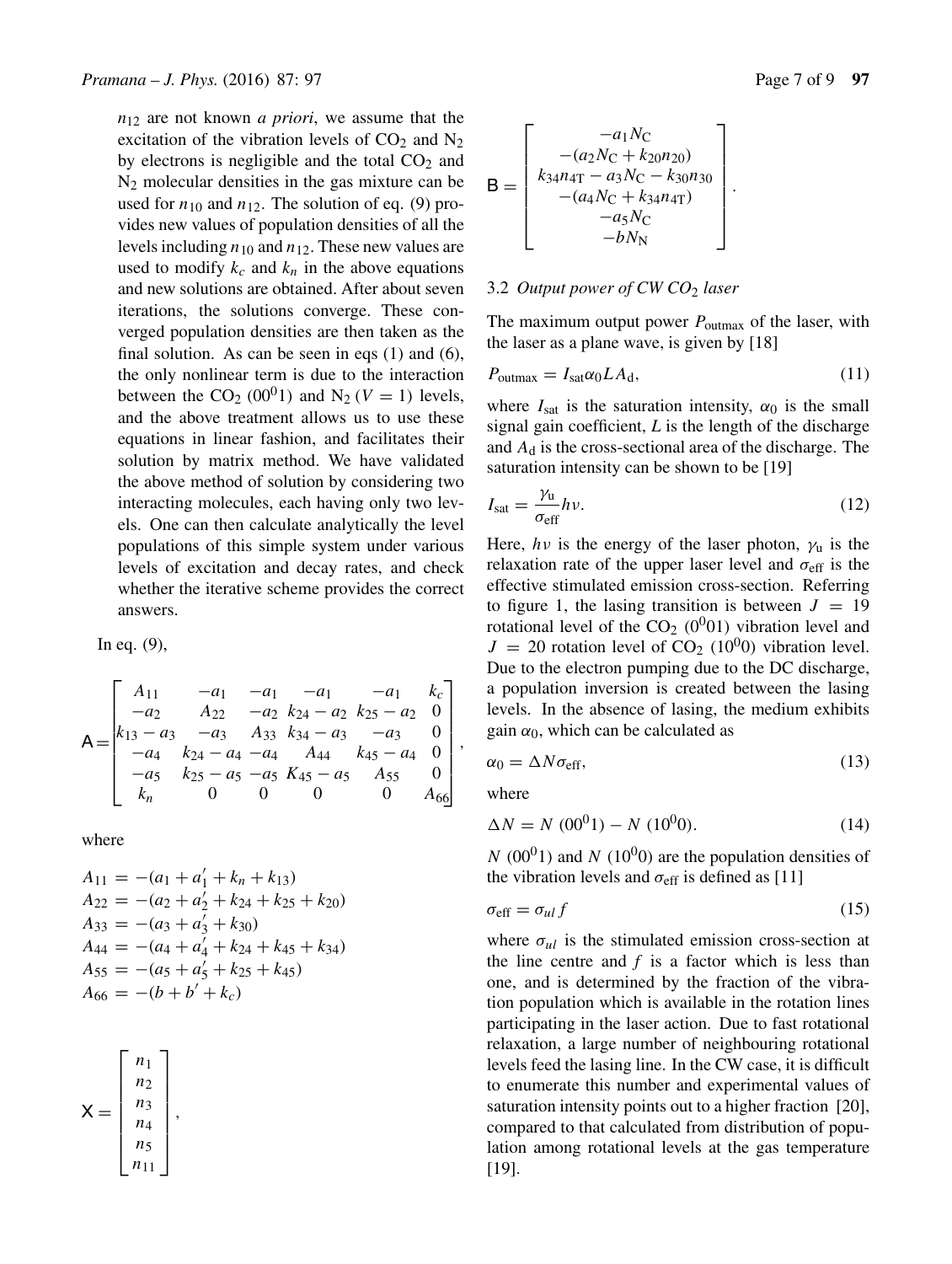| Symbol         | Parameter                                                                              | Value                                   |
|----------------|----------------------------------------------------------------------------------------|-----------------------------------------|
| $n_1$          | Population density of<br>$CO_2$ (00 <sup>0</sup> 1) level                              | $7.137 \times 10^{15}$ cm <sup>-3</sup> |
| n <sub>2</sub> | Population density of<br>$CO_2$ (10 <sup>0</sup> 0) level                              | $8.04 \times 10^{14}$ cm <sup>-3</sup>  |
| $n_3$          | Population density of<br>$CO2$ (01 <sup>1</sup> 0) level                               | $4.61 \times 10^{15}$ cm <sup>-3</sup>  |
| $n_4$          | Population density of<br>$CO_2$ (02 <sup>2</sup> 0) level                              | $8.03 \times 10^{14}$ cm <sup>-3</sup>  |
| n <sub>5</sub> | Population density of<br>$CO_2 (02^0)$ level                                           | $8.04 \times 10^{14}$ cm <sup>-3</sup>  |
| $n_{10}$       | Population density of<br>$CO2 (0000)$ level                                            | $2.37 \times 10^{16}$ cm <sup>-3</sup>  |
| $n_{11}$       | Population density of<br>$V = 1$ level of N <sub>2</sub>                               | $1.93 \times 10^{16}$ cm <sup>-3</sup>  |
| $n_{12}$       | Population density of<br>$V = 0$ level of N <sub>2</sub>                               | $5.64 \times 10^{16}$ cm <sup>-3</sup>  |
| $\Delta N$     | Population inversion<br>$n_1 - n_2$                                                    | $6.33 \times 10^{15}$ cm <sup>-3</sup>  |
| L              | Discharge length                                                                       | $130 \text{ cm}$                        |
| $k_{13}$       | Relaxation rate between<br>$CO2$ (00 <sup>0</sup> 1) and (01 <sup>1</sup> 0)<br>levels | $3.78 \times 10^3$ s <sup>-1</sup>      |
| $A_d$          | Area of discharge                                                                      | $0.785$ cm <sup>2</sup>                 |
| $h\nu$         | Energy of photon                                                                       | $1.87 \times 10^{-20}$ J                |
| $P_{\rm O}$    | Output power                                                                           | 45.6 W                                  |

**Table 2.** Results of calculation.

| Using eqs $(11)$ – $(13)$ we get                |      |
|-------------------------------------------------|------|
| $P_{\rm O} = h v \Delta N(k_{13}) L A_{\rm d}.$ | (16) |

As can be seen,  $\sigma_{\text{eff}}$  cancels out in the above expression. Referring to table 1, the term  $\gamma$ <sub>u</sub> used in eq. (12) can be represented by  $k_{13}$ . The solution is presented in table 2.

# **4. Conclusions**

We have presented a simple model of a CW  $CO<sub>2</sub>$  laser, taking into account the important kinetic processes. We have used rate equations representing the dynamics of the population densities for the relevant vibration levels of  $CO<sub>2</sub>$  and N<sub>2</sub>. In steady state these equations form a set of linear algebric equations. The nonlinear term arising due to resonant transfer of energy between CO<sub>2</sub>  $(00<sup>0</sup>1)$  and N<sub>2</sub> (V = 1) has been defined in such a way that they can be treated as linear terms. However, several iterations are required to arrive at the final solution. Solution for the steady-state population densities was obtained for non-lasing condition. The resulting population inversion along with the rate of relaxation of the upper laser level then indicate the output power from the device in plane wave approximation. The model was appiled to a  $CW CO<sub>2</sub>$  laser device described by Witteman. The calculated power agrees reasonably with that of the experimental laser.

## **Acknowledgements**

The authors are thankful to Dr D J Biswas of Laser and Plasma Technology Division of BARC for many stimulating discussions and suggestions during the preparation of this manuscript.

## **References**

- [1] W J Witteman, *The CO*<sup>2</sup> *laser* (Springer Verlag, Heidelberg, Berlin, 1987)
- [2] B F Gordiyets, N N Sobolev and Z A Shepelin, *So*v*. Phys. JETP* **53**, 1822 (1967)
- [3] J Tulip and H Seguin, *J. Appl. Phys.* **42**, 3393 (1971)
- [4] A L Hoffman and G C Vlases, *IEEE J. Quantum Electron.* **QE-8**, 46 (1972)
- [5] K R Manes and H J Seguin, *J. Appl. Phys.* **43**, 5073 (1972)